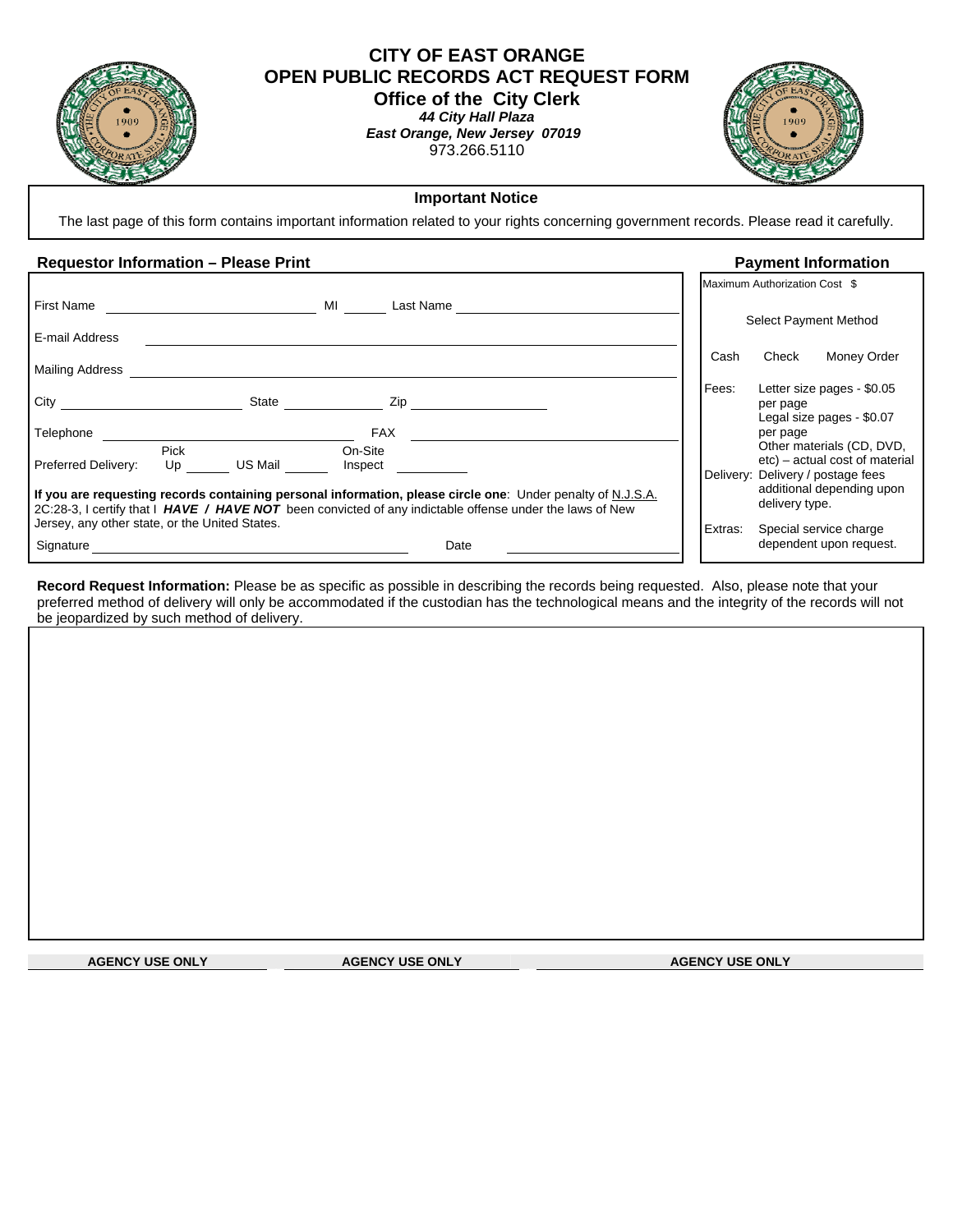|                          | <b>Disposition Notes</b>                                                         |  |                    | <b>Tracking Information</b> | <b>Final Cost</b> |
|--------------------------|----------------------------------------------------------------------------------|--|--------------------|-----------------------------|-------------------|
| Est. Document Cost       | Custodian: If any part of request cannot be<br>delivered in seven business days, |  | Tracking #         | Total                       |                   |
| Est. Delivery Cost       | detail reasons here.                                                             |  | Rec'd Date         | Deposit                     |                   |
|                          |                                                                                  |  | <b>Ready Date</b>  | <b>Balance Due</b>          |                   |
| Est. Extras Cost         |                                                                                  |  | <b>Total Pages</b> | <b>Balance Paid</b>         |                   |
| <b>Total Est. Cost</b>   |                                                                                  |  |                    | <b>Records Provided</b>     |                   |
| Deposit Amount           |                                                                                  |  |                    |                             |                   |
| <b>Estimated Balance</b> |                                                                                  |  |                    |                             |                   |
|                          |                                                                                  |  |                    |                             |                   |
| Deposit Date             | In Progress<br>Open<br>$\sim$                                                    |  |                    |                             |                   |
|                          | Closed<br>Denied<br>$\sim$                                                       |  |                    |                             |                   |
|                          | Filled<br>Closed<br>$\sim$                                                       |  |                    |                             |                   |
|                          | Closed<br>Partial<br>$\sim$                                                      |  |                    | <b>Custodian Signature</b>  | Date              |

### **DEPOSITS**

The custodian may require a deposit against costs for reproducing documents sought through an anonymous request whenever the custodian anticipates that the documents requested will cost in excess of \$5 to reproduce.

Where a special service charge is warranted under OPRA, that amount will be communicated to you as required under the statute. You have the opportunity to review and object to the charge prior to it being incurred. If, however, you approve of the fact and amount of the special service charge, you may be required to pay a deposit or pay in full prior to reproduction of the documents.

### **YOUR REQUEST FOR RECORDS IS DENIED FOR THE FOLLOWING REASON(S):**

(To be completed by the Custodian of Records – check the box of the numbered exemption(s) as they apply to the records requested. If multiple records are requested, be specific as to which exemption(s) apply to each record. **Response is due to requestor as soon as possible, but no later than seven business days**.)

|   | N.J.S.A. 47:1A-1.1                                                                                                                                                                      |
|---|-----------------------------------------------------------------------------------------------------------------------------------------------------------------------------------------|
|   | Inter-agency or intra-agency advisory, consultative or deliberative material                                                                                                            |
|   | Legislative records                                                                                                                                                                     |
|   | Law enforcement records:                                                                                                                                                                |
|   | Medical examiner photos                                                                                                                                                                 |
|   | Criminal investigatory records (however, N.J.S.A. 47:1A-3.b. lists specific criminal investigatory information which must be<br>disclosed)                                              |
|   | Victims' records                                                                                                                                                                        |
|   | Trade secrets and proprietary commercial or financial information                                                                                                                       |
|   | Any record within the attorney-client privilege                                                                                                                                         |
|   | Administrative or technical information regarding computer hardware, software and networks which, if disclosed would jeopardize                                                         |
|   | computer security                                                                                                                                                                       |
| H | Emergency or security information or procedures for any buildings or facility which, if disclosed, would jeopardize security of the                                                     |
|   | building or facility or persons therein                                                                                                                                                 |
|   | Security measures and surveillance techniques which, if disclosed, would create a risk to the safety or persons, property, electronic                                                   |
|   | data or software                                                                                                                                                                        |
|   | Information which, if disclosed, would give an advantage to competitors or bidders<br>Information generated by or on behalf of public employers or public employees in connection with: |
|   | Any sexual harassment complaint filed with a public employer                                                                                                                            |
|   | Any grievance filed by or against an employee                                                                                                                                           |
|   | Collective negotiations documents and statements of strategy or negotiating                                                                                                             |
|   | Information that is a communication between a public agency and its insurance carrier, administrative service organization or risk                                                      |
|   | management office                                                                                                                                                                       |
|   | Information that is to be kept confidential pursuant to court order                                                                                                                     |
|   | Certificate of honorable discharge issued by the United States government (Form DD-214) filed with a public agency                                                                      |
|   | Social security numbers                                                                                                                                                                 |
|   | Credit card numbers                                                                                                                                                                     |
|   | Unlisted telephone numbers                                                                                                                                                              |
|   | Drivers' license numbers<br>Certain records of higher education institutions:                                                                                                           |
|   | Research records                                                                                                                                                                        |
|   | Questions or scores for exam for employment or academics                                                                                                                                |
|   | Charitable contribution information                                                                                                                                                     |
|   | Rare book collections gifted for limited access                                                                                                                                         |
|   | Admission applications                                                                                                                                                                  |
|   | Student records, grievances or disciplinary proceedings revealing a students' identification                                                                                            |
|   | Biotechnology trade secrets N.J.S.A. 47:1A-1.2                                                                                                                                          |
|   | Convicts requesting their victims' records N.J.S.A. 47:1A-2.2                                                                                                                           |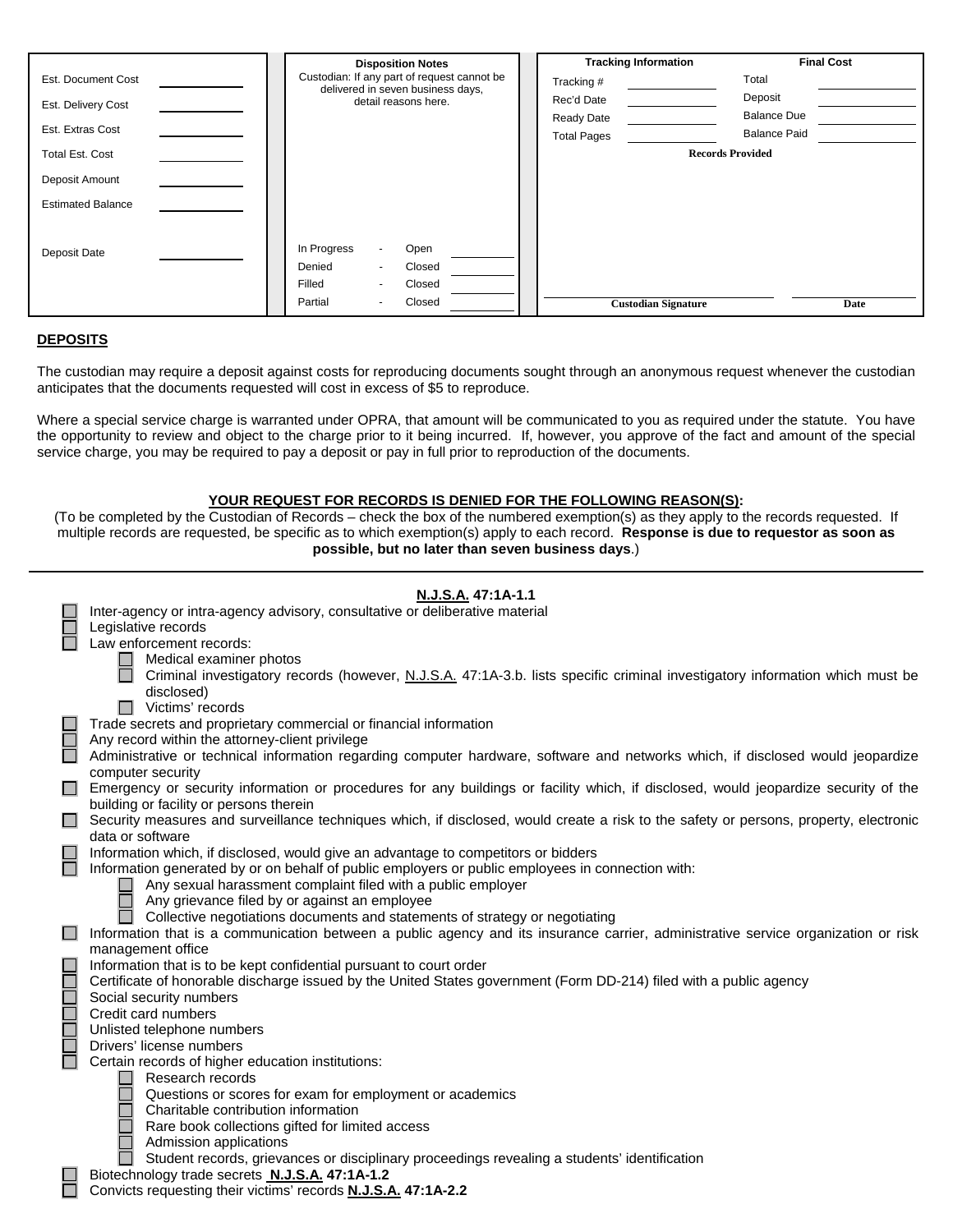Ongoing investigations of non-law enforcement agencies (must prove disclosure is inimical to the public interest) **N.J.S.A. 47:1A-3.a.** Public defender records **N.J.S.A. 47:1A-5.k.**

 Upholds exemptions contained in other State or federal statutes and regulations, Executive Orders, Rules of Court, and privileges created by State Constitution, statute, court rule or judicial case law **N.J.S.A. 47:1A-9**

 $\Box$  Personnel and pension records (however, the following information must be disclosed:

- An individual's name, title, position, salary, payroll record, length of service, date of separation and the reason for such separation, and the amount and type of any pension received
- When required to be disclosed by another law, when disclosure is essential to the performance of official duties of a person duly authorized by this State or the US, or when authorized by an individual in interest
- Data contained in information which disclose conformity with specific experiential, educational or medical qualifications required for government employment or for receipt of a public pension, but not including any detailed medical or psychological information **N.J.S.A. 47:1A-10**

#### **N.J.S.A. 47:1A-1**

 $\Box$  "a public agency has a responsibility and an obligation to safeguard from public access a citizen's personal information with which it has been entrusted when disclosure thereof would violate the citizen's reasonable expectation of privacy."

Burnett v. County of Bergen, 198 N.J. 408 (2009). Without ambiguity, the court held that the privacy provision "is neither a preface nor a preamble." Rather, "the very language expressed in the privacy clause reveals its substantive nature; it does not offer reasons why OPRA was adopted, as preambles typically do; instead, it focuses on the law's implementation." "Specifically, it imposes an obligation on public agencies to protect against disclosure of personal information which would run contrary to reasonable privacy interests."

#### **Executive Order No. 21 (McGreevey 2002)**

 $\Box$  Records where inspection, examination or copying would substantially interfere with the State's ability to protect and defend the State and its citizens against acts of sabotage or terrorism, or which, if disclosed, would materially increase the risk or consequences of potential acts of sabotage or terrorism.

 $\Box$  Records exempted from disclosure by State agencies' proposed rules.

#### **Executive Order No. 26 (McGreevey 2002)**

- Certain records maintained by the Office of the Governor
- Resumes, applications for employment or other information concerning job applicants while a recruitment search is ongoing
- Records of complaints and investigations undertaken pursuant to the Model Procedures for Internal Complaints Alleging Discrimination, Harassment or Hostile Environments
- Information relating to medical, psychiatric or psychological history, diagnosis, treatment or evaluation
- Information in a personal income or other tax return
- Information describing a natural person's finances, income, assets, liabilities, net worth, bank balances, financial history or activities, or creditworthiness, except as otherwise required by law to be disclosed
- $\Box$  Test questions, scoring keys and other examination data pertaining to the administration of an examination for public employment or licensing
- Records in the possession of another department (including NJ Office of Information Technology or State Archives) when those records are made confidential by regulation or EO 9.

#### **Other Exemption(s) contained in a State statute, resolution of either or both House of the Legislature, regulation, Executive Order, Rules of Court, any federal law, federal regulation or federal order pursuant to N.J.S.A. 47:1A-9.a.**

(Please provide detailed information regarding the exemption from disclosure for which you are relying to deny access to government records. If multiple records are requested, be specific as to which exemption(s) apply to each record.)

#### **REQUEST FOR RECORDS UNDER THE COMMON LAW**

If, in addition to requesting records under OPRA, you are also requesting the government records under the common law, please check the box below.

A public record under the common law is one required by law to be kept, or necessary to be kept in the discharge of a duty imposed by law, or directed by law to serve as a memorial and evidence of something written, said, or done, or a written memorial made by a public officer